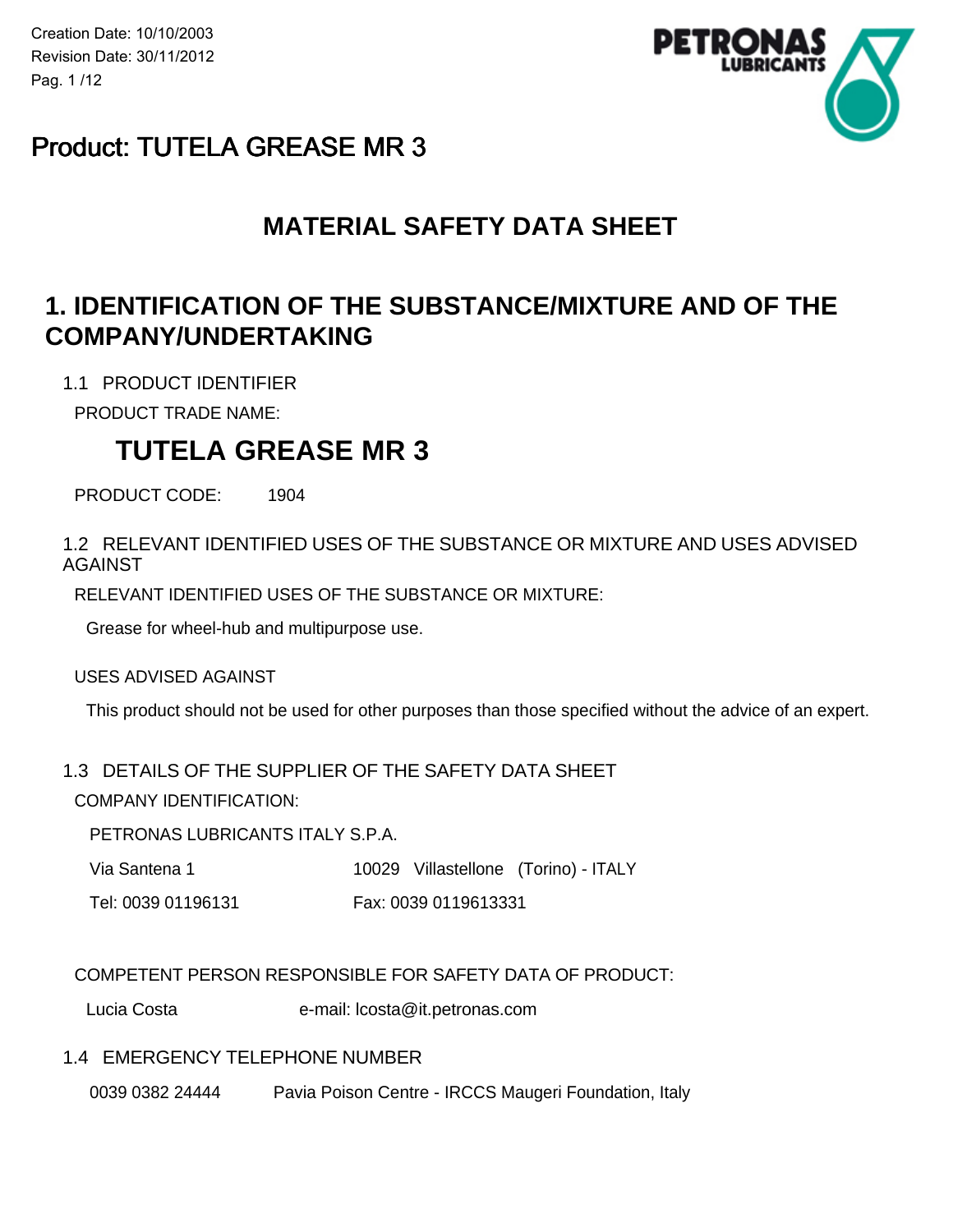Creation Date: 10/10/2003 Revision Date: 30/11/2012 Pag. 2 /12



# Product: TUTELA GREASE MR 3

## **2. HAZARDS IDENTIFICATION**

### 2.1 CLASSIFICATION OF THE SUBSTANCE OR MIXTURE

Directives 67/548/EEC or 1999/45/EC:

This product is not considered hazardous for people or for environment according to EC directives (see headings 11 and 12, too).

Regulation (EC) No 1272/2008

The classification of the product has been determined in conformity of Directives 67/548/EEC and 99/45/EC and following adjustments.

### 2.2 LABEL ELEMENTS

This product is not labelled according to EC legislation

INDICATIONS OF DANGER

Not applicable.

CONTAINS:

RISK PHRASES

Not applicable.

SAFETY PHASES

Not applicable.

OTHER INDICATIONS:

None.

#### 2.3 OTHER HAZARDS

Prolonged or repeated skin contact sometimes may cause irritations and dermatitis.

The product is not readily biodegradable. In case of large accidental spills, it is a potential source of soil, watercourse and groundwater pollution.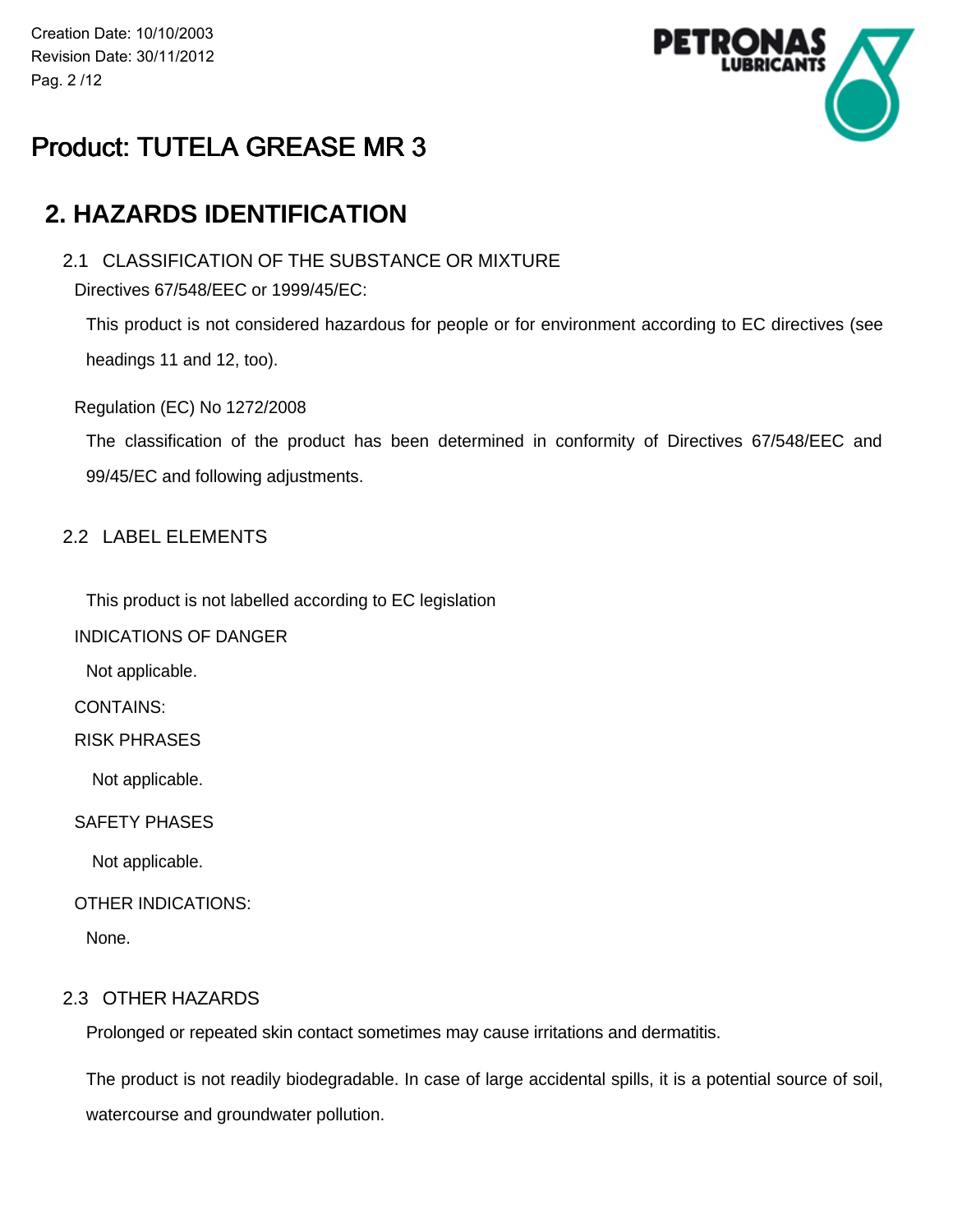

# Product: TUTELA GREASE MR 3

## **3. COMPOSITION/INFORMATION ON INGREDIENTS**

### 3.2 MIXTURES

Additive package containing calcium sulphonates, antioxidants and polymers.

Directive 67/548/EEC:

| <b>OTHER COMPONENTS</b>                                                                                                                                                                            | <b>EINECS</b> | CAS            |                | REG NUM QUANTITY SIMBOLO | $R -$<br><b>PHRASES</b> |
|----------------------------------------------------------------------------------------------------------------------------------------------------------------------------------------------------|---------------|----------------|----------------|--------------------------|-------------------------|
| Severely refined paraffinic and<br>naphtenic mineral oils (EINECS<br>n° 309-877-7 / 265-166-0 / 265-<br>155-0; Registration n° 01-<br>2119489969-06 / 01-<br>2119480472-38 / 01-<br>2119467170-45) | Mixture       | <b>Mixture</b> | <b>Mixture</b> | 82-87 %                  |                         |
| Lithium 12-hydroxystearate                                                                                                                                                                         | 231-536-5     | 7620-77-1      | In<br>progress | $10-13%$                 |                         |
| C18-C20 chloroparaffins                                                                                                                                                                            | 264-150-0     | 63449-39-8     |                | $2 - 3\%$                |                         |

R-phrases, H-phrases and list of abbreviations: see heading 16.

## **4. FIRST AID MEASURES**

### 4.1 DESCRIPTION OF FIRST AID MEASURES

INGESTION:

Do not induce vomiting to avoid aspiration into the respiratory tracts. Obtain medical attention.

#### EYE CONTACT:

Rinse thoroughly with plenty of water for at least 10 minutes keeping eyelids open. Obtain medical attention if any pain or redness develops or persists.

SKIN CONTACT:

Remove contaminated clothes and shoes and rinse thoroughly with plenty of water and soap.

INHALATION:

Expose affected person to fresh air and obtain medical attention if necessary.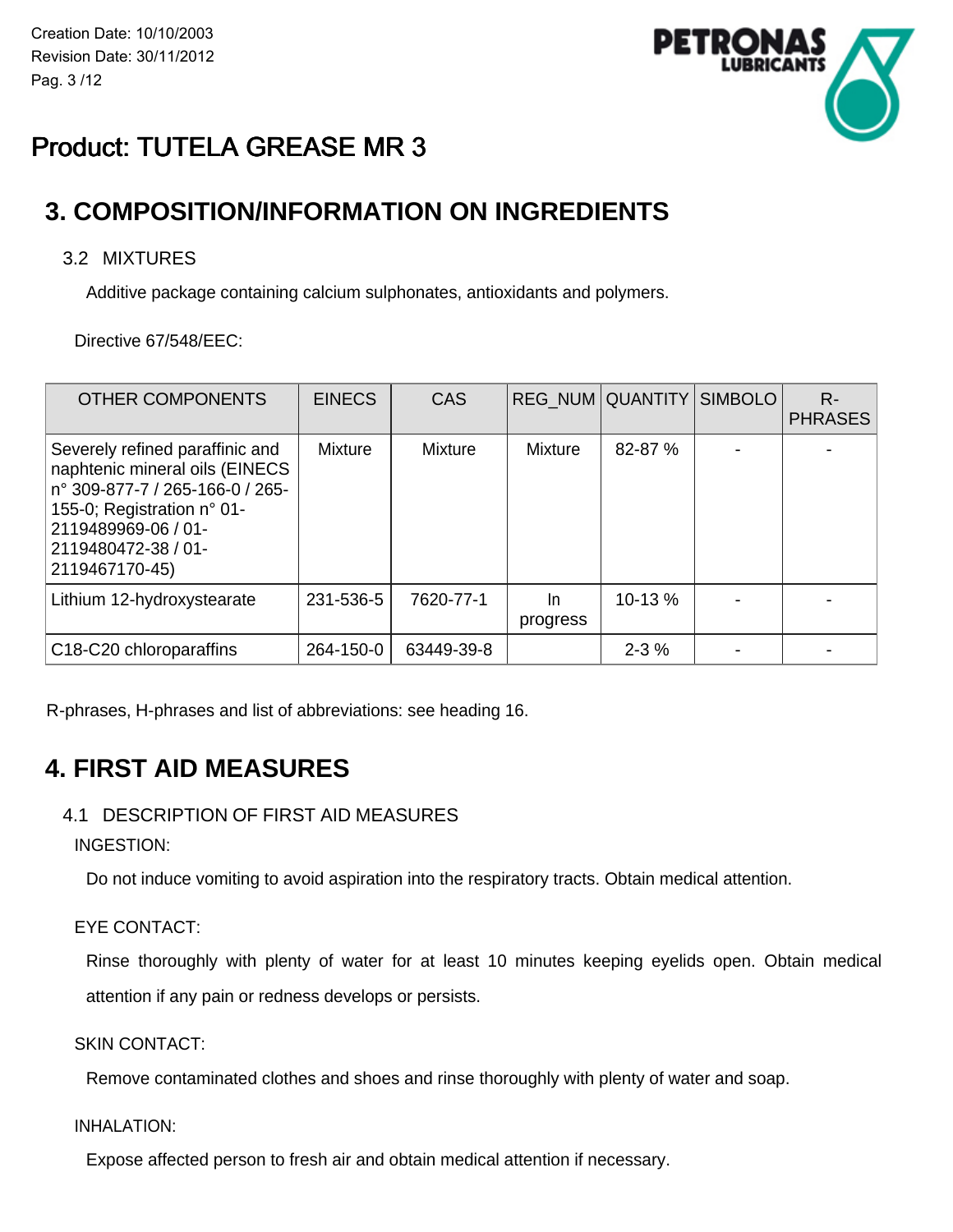Creation Date: 10/10/2003 Revision Date: 30/11/2012 Pag. 4 /12



# Product: TUTELA GREASE MR 3

### 4.2 MOST IMPORTANT SYMPTOMS AND EFFECTS, BOTH ACUTE AND DELAYED

Refer to section 11.

### 4.3 INDICATION OF ANY IMMEDIATE MEDICAL ATTENTION AND SPECIAL TREATMENT NEEDED

Refer to section 4.1.

## **5. FIREFIGHTING MEASURES**

FLASH POINT: >200°C (base oil) (ASTM D 92)

5.1 EXTINGUISHING MEDIA

This product has no special fire risk. In case of fire use foam, carbon dioxide, dry chemical powder and water mist.

Avoid high pressure water jet. Use water jet only to cool down surfaces exposed to fire.

### 5.2 SPECIAL HAZARDS ARISING FROM THE SUBSTANCE OR MIXTURE

Don't breathe combustion fumes: fire can form harmful compounds.

#### COMBUSTION PRODUCTS:

Oxides of carbon, compounds of sulphur, chlorine, nitrogen and products of incomplete combustion.

### 5.3 ADVICE FOR FIREFIGHTERS

Protective clothing complete with autobreathing feature.

# **6. ACCIDENTAL RELEASE MEASURES**

6.1 PERSONAL PRECAUTIONS, PROTECTIVE EQUIPMENT AND EMERGENCY PROCEDURES

Avoid contact with skin and eyes by wearing appropriate protective clothing.

Surfaces on which the product has been spilled may become slippery.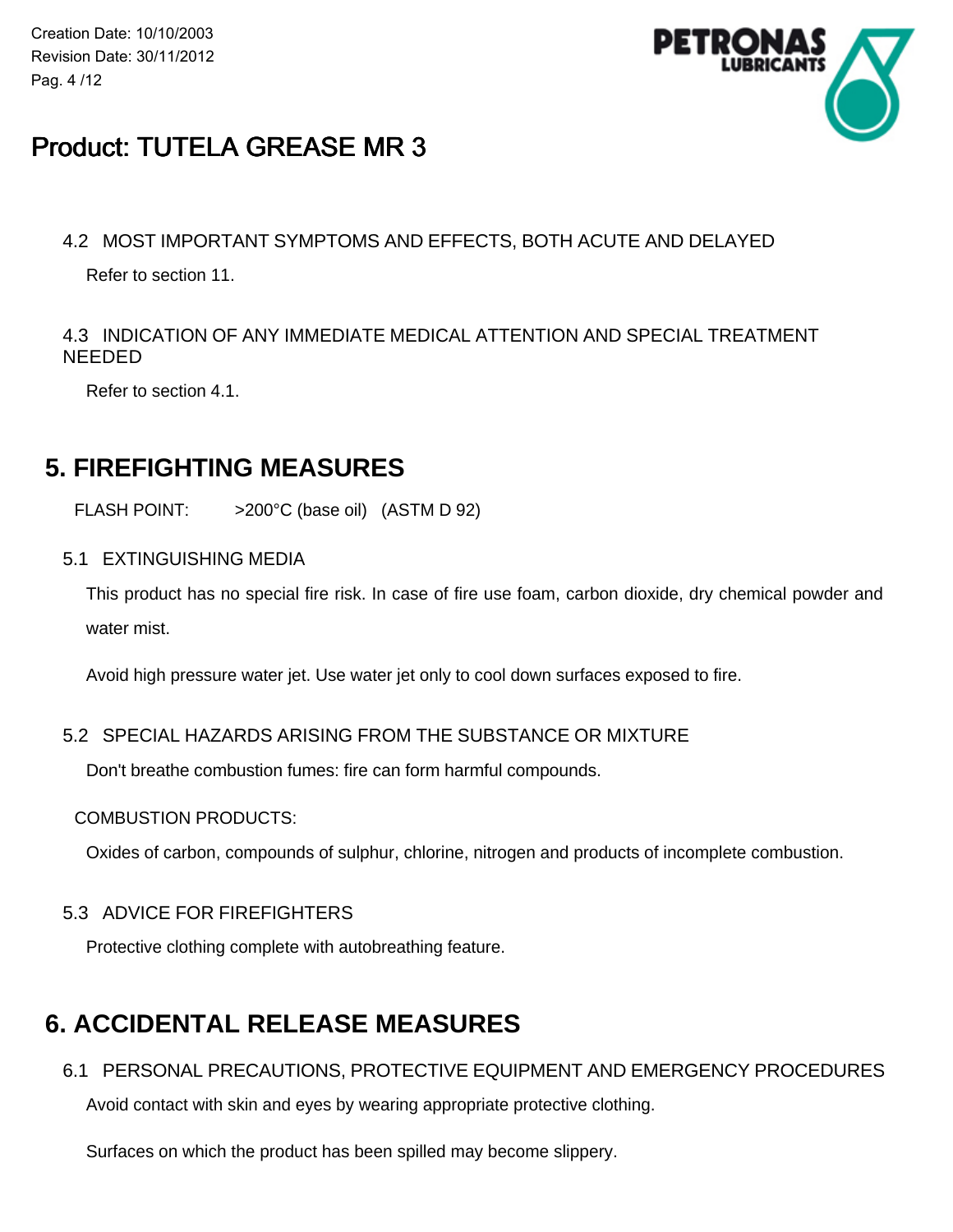Creation Date: 10/10/2003 Revision Date: 30/11/2012 Pag. 5 /12



# Product: TUTELA GREASE MR 3

#### 6.2 ENVIRONMENTAL PRECAUTIONS

Prevent the material from entering soil, sewers and water courses. Contact the appropriate authorities if necessary.

#### 6.3 METHODS AND MATERIAL FOR CONTAINMENT AND CLEANING UP

Dike in case of large spills and shovel up into suitable containers for disposal. Contain small spills with absorbent material. Put dirty material in suitable container. Dispose of dirty material in accordance with local or national regulations.

### 6.4 REFERENCE TO OTHER SECTIONS

Refer to sections 8 and 13 for more information.

## **7. HANDLING AND STORAGE**

#### 7.1 PRECAUTIONS FOR SAFE HANDLING

Avoid frequent and prolonged skin contact and contact with eyes. Provide adequate ventilation to avoid mist or aereosol. Practice reasonable personal cleanliness.

Avoid the risk of sliding.

### 7.2 CONDITIONS FOR SAFE STORAGE, INCLUDING ANY INCOMPATIBILITIES

Store under cover in the original container securely closed away from heat and sources of ignition. Do not store in the open air. Assure a correct ventilation of premises and the control of possible leak.

#### 7.3 SPECIFIC END USE(S)

Refer to the uses listed in Section 1.2.

## **8. EXPOSURE CONTROLS / PERSONAL PROTECTION**

8.1 CONTROL PARAMETERS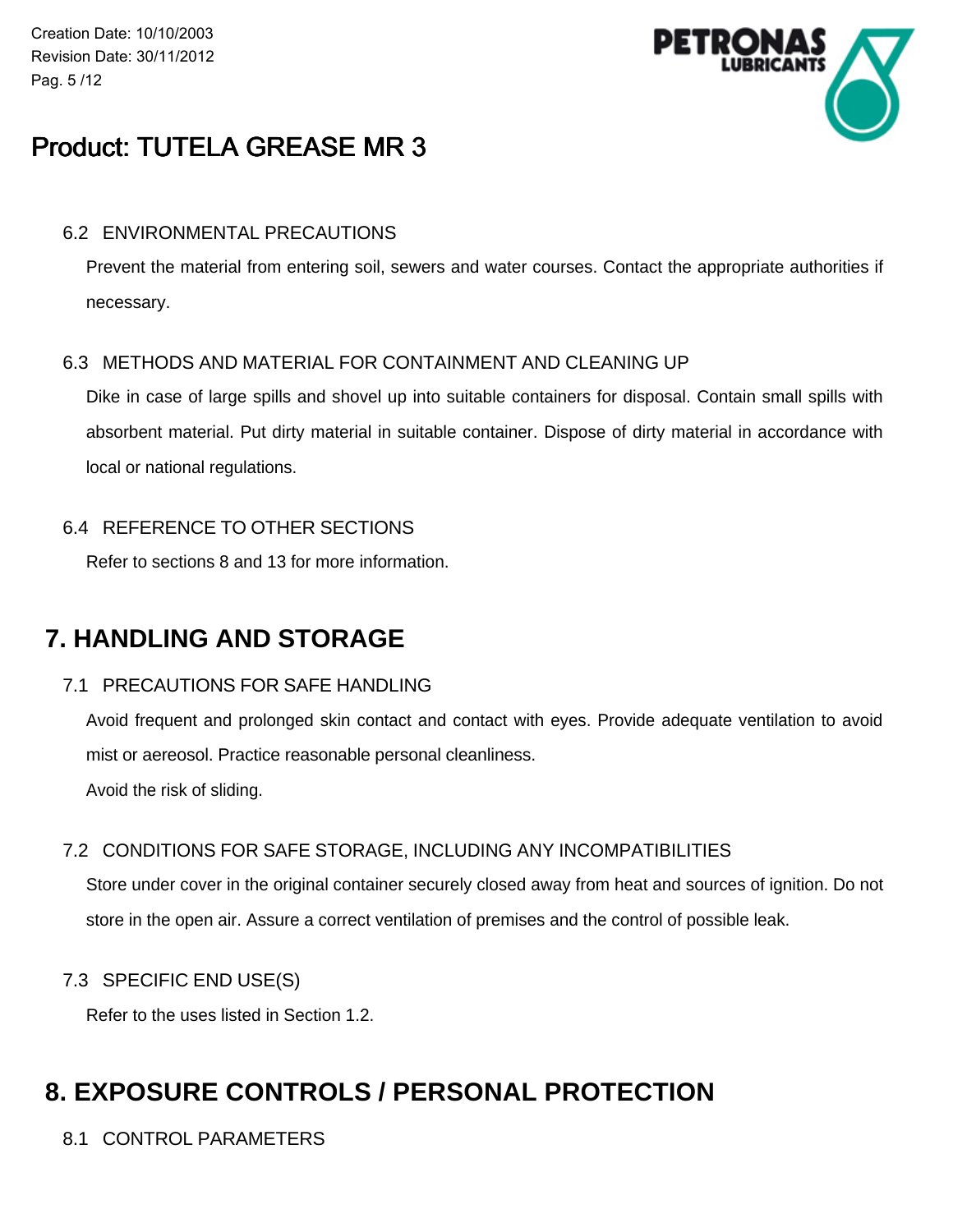

# Product: TUTELA GREASE MR 3

#### OCCUPATIONAL EXPOSURE LIMITS:

About monitoring procedures, refer to relevant national and European legislation.

#### The recommended exposure limits (ACGIH) are:

| <b>CHEMICAL AGENT</b> |               | <b>LIMIT</b>        |
|-----------------------|---------------|---------------------|
| oil mists             | TLV/TWA (8 h) | $ 5 \text{ mg/m3} $ |
| oil mists             | TLV/STEL      | 10 $mg/m3$          |

### 8.2 EXPOSURE CONTROLS

#### TECHNICAL PRECAUTIONS:

Avoid production and diffusion of mist and aereosol with utilization of localized ventilation/aspiration or other required precautions. If necessary, adopt all required precaution to avoid product immission in environment (e.g., blasting systems, catch basins, ...).

#### RESPIRATORY PROTECTION:

None required under normal conditions of use. Use approved full face respirator with organic vapour filter cartridge if the recommended exposure limits are exceeded.

#### HAND AND SKIN PROTECTION:

Wear suitable gloves in oil-proof material (i.e. neoprene, nitrile). Gloves should be changed when they show wear. The kind of gloves and the term of use must be decided from employer with regard to processing and to allow for legislation on personal protection equipment and glove producer's indications. Wear gloves only with clean hands.

Wear suitable protective clothing (for further information, refer to CEN-EN 14605); change it immediately in case of large contamination and wash it before subsequent use.

Practice reasonable personal cleanliness.

#### EYE PROTECTION:

Chemical goggles and face shield in case of oil splashes.

# **9. PHYSICAL AND CHEMICAL PROPERTIES**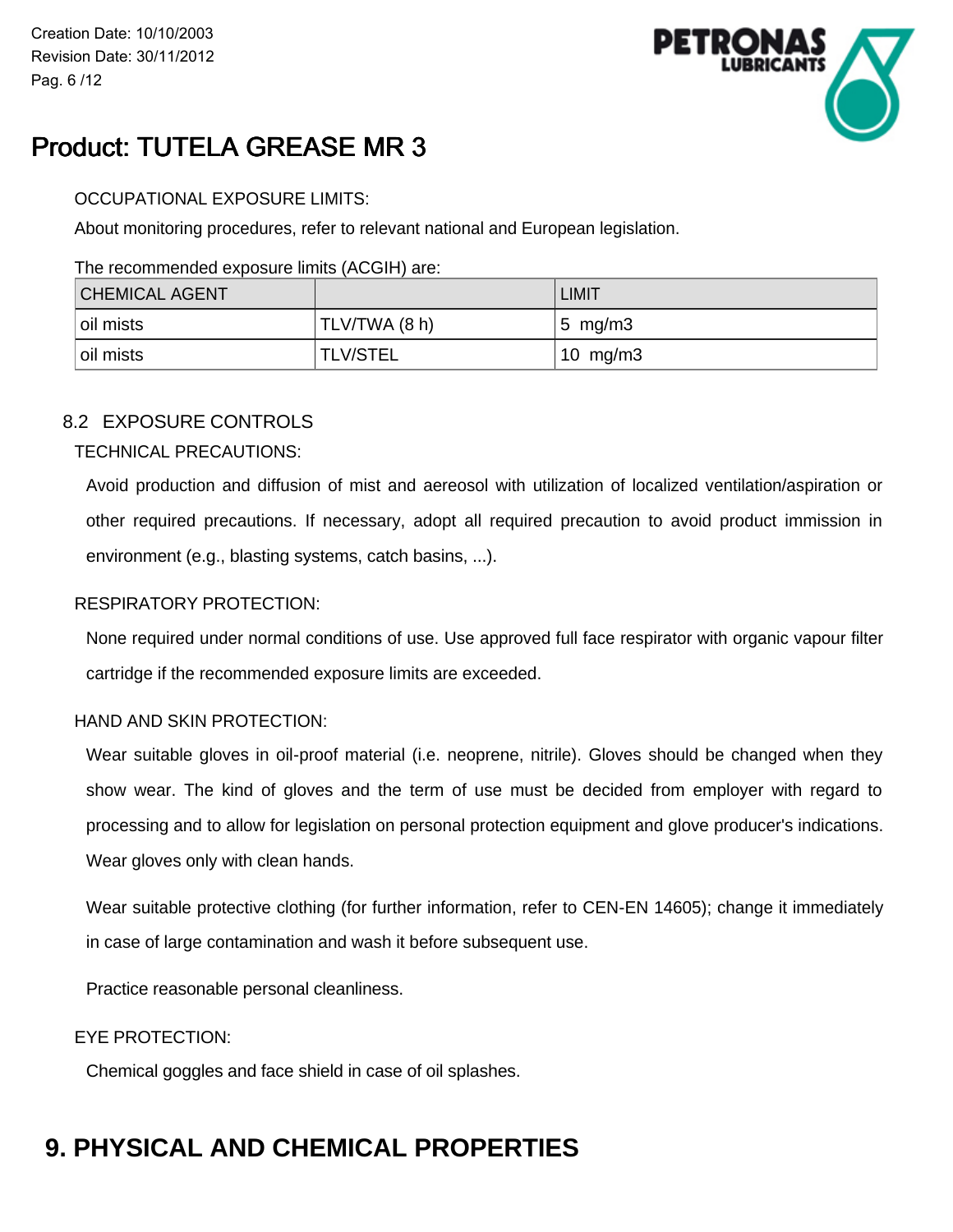

# Product: TUTELA GREASE MR 3

### 9.1 INFORMATION ON BASIC PHYSICAL AND CHEMICAL PROPERTIES

| CHEMICAL AND PHYSICAL PROPERTIES               | <b>VALUE</b>         | <b>METHOD</b> |
|------------------------------------------------|----------------------|---------------|
| <b>APPEARANCE</b>                              | Green smooth-stringy |               |
| SPECIFIC GRAVITY @ 15°C (WATER = 1)            | ca. 0.900            |               |
| <b>WATER SOLUBILITY</b>                        | Insoluble            |               |
| <b>FLASH POINT</b>                             | >200°C (base oil)    | ASTM D 92     |
| <b>ODOUR</b>                                   | Not determined       |               |
| <b>ODOUR THRESHOLD</b>                         | Not determined       |               |
| pH                                             | Not applicable       |               |
| <b>MELTING POINT/FREEZING POINT</b>            | Not determined       |               |
| <b>INITIAL BOILING POINT AND BOILING RANGE</b> | Not determined       |               |
| <b>EVAPORATION RATE</b>                        | Not determined       |               |
| FLAMMABILITY (SOLID, GAS)                      | Not applicable       |               |
| UPPER/LOWER FLAMMABILITY OR EXPLOSIVE LIMITS   | Not determined       |               |
| <b>VAPOUR PRESSURE</b>                         | Not determined       |               |
| <b>VAPOUR DENSITY</b>                          | Not determined       |               |
| PARTITION COEFFICIENT: n-OCTANOL/WATER         | Not determined       |               |
| <b>AUTO-IGNITION TEMPERATURE</b>               | Not determined       |               |
| <b>DECOMPOSITON TEMPERATURE</b>                | Not determined       |               |
| <b>VISCOSITY</b>                               | Not determined       |               |
| <b>EXPLOSIVE PROPERTIES</b>                    | None                 |               |
| <b>OXIDISING PROPERTIES</b>                    | Not determined       |               |

### 9.2 OTHER INFORMATION

| <b>CHEMICAL AND PHYSICAL PROPERTIES</b> | <b>VALUE</b>       | <b>METHOD</b> |
|-----------------------------------------|--------------------|---------------|
| <b>DROPPING POINT</b>                   | >185° <sup>∩</sup> | ASTM D 566    |

## **10. STABILITY AND REACTIVITY**

10.1 REACTIVITY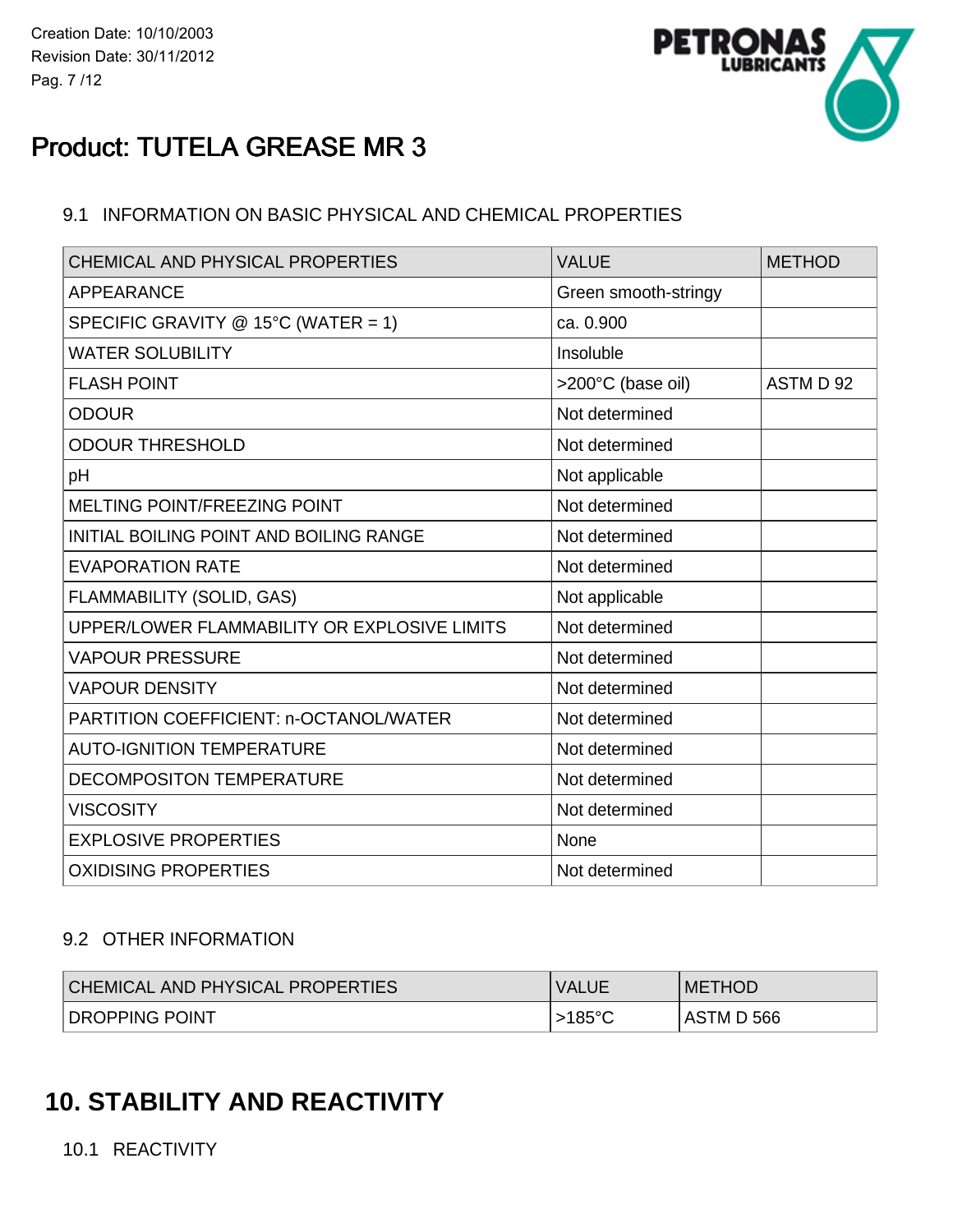Creation Date: 10/10/2003 Revision Date: 30/11/2012 Pag. 8 /12



# Product: TUTELA GREASE MR 3

Read carefully all information provided in other sections of heading 10.

#### 10.2 CHEMICAL STABILITY

The product is stable under normal conditions of use.

#### 10.3 POSSIBILITY OF HAZARDOUS REACTIONS

Not expected under normal conditions of use.

#### 10.4 CONDITIONS TO AVOID

This product must be kept far from heat sources. In any case, avoid exposing product to temperatures above the flash point.

#### 10.5 INCOMPATIBLE MATERIALS

Strong oxidizing agents, hard acids and bases.

#### 10.6 HAZARDOUS DECOMPOSITION PRODUCTS

Oxides of carbon, compounds of sulphur, nitrogen, chlorine, hydrochloric acid and hydrogen sulfide.

## **11. TOXICOLOGICAL INFORMATION**

### 11.1 INFORMATION ON TOXICOLOGICAL EFFECTS

#### INGESTION:

Unlike to cause harm if accidentally swallowed in small doses, though ingestion of large quantities may cause gastro-intestinal effects.

#### INHALATION:

Inhalation of mists and vapours generated at elevated temperatures may cause respiratory irritation.

EYE CONTACT:

Contact may cause slight irritations.

SKIN CONTACT: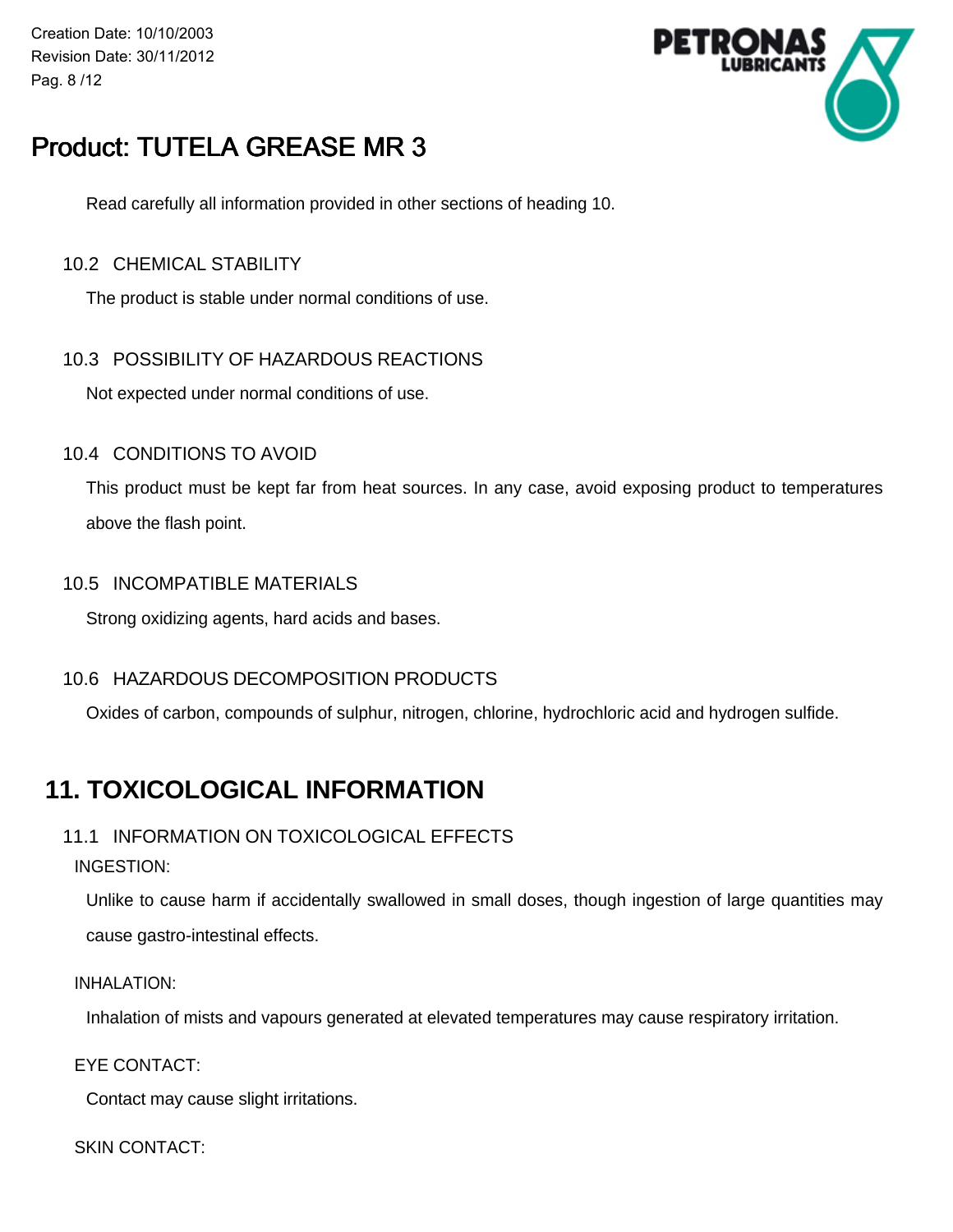Creation Date: 10/10/2003 Revision Date: 30/11/2012 Pag. 9 /12



# Product: TUTELA GREASE MR 3

Product is not an irritant, but prolonged or repeated contacts may cause irritations or dermatitis.

## **12. ECOLOGICAL INFORMATION**

#### 12.1 TOXICITY

This product is not classified dangerous for the environment.

#### 12.2 PERSISTENCE AND DEGRADABILITY

This product is not classified dangerous for the environment, but it is considered not readily biodegradable.

The product is not soluble in water and floats on water surfaces. In case of large spills, it is a potential source of soil, watercourse and groundwater pollution.

#### 12.3 BIOACCUMULATIVE POTENTIAL

Not available.

12.4 MOBILITY IN SOIL

Given its physical and chemical characteristics, the product generally shows weak tendency to evaporation, little mobility in the ground and it can be adsorbed only in part from soil.

#### 12.5 RESULTS OF PBT AND vPvB ASSESSMENT

Not available.

#### 12.6 OTHER ADVERSE EFFECTS

No effect known.

## **13. DISPOSAL CONSIDERATIONS**

#### 13.1 WASTE TREATMENT METHODS

Prevent contamination of soil, drains and surface waters.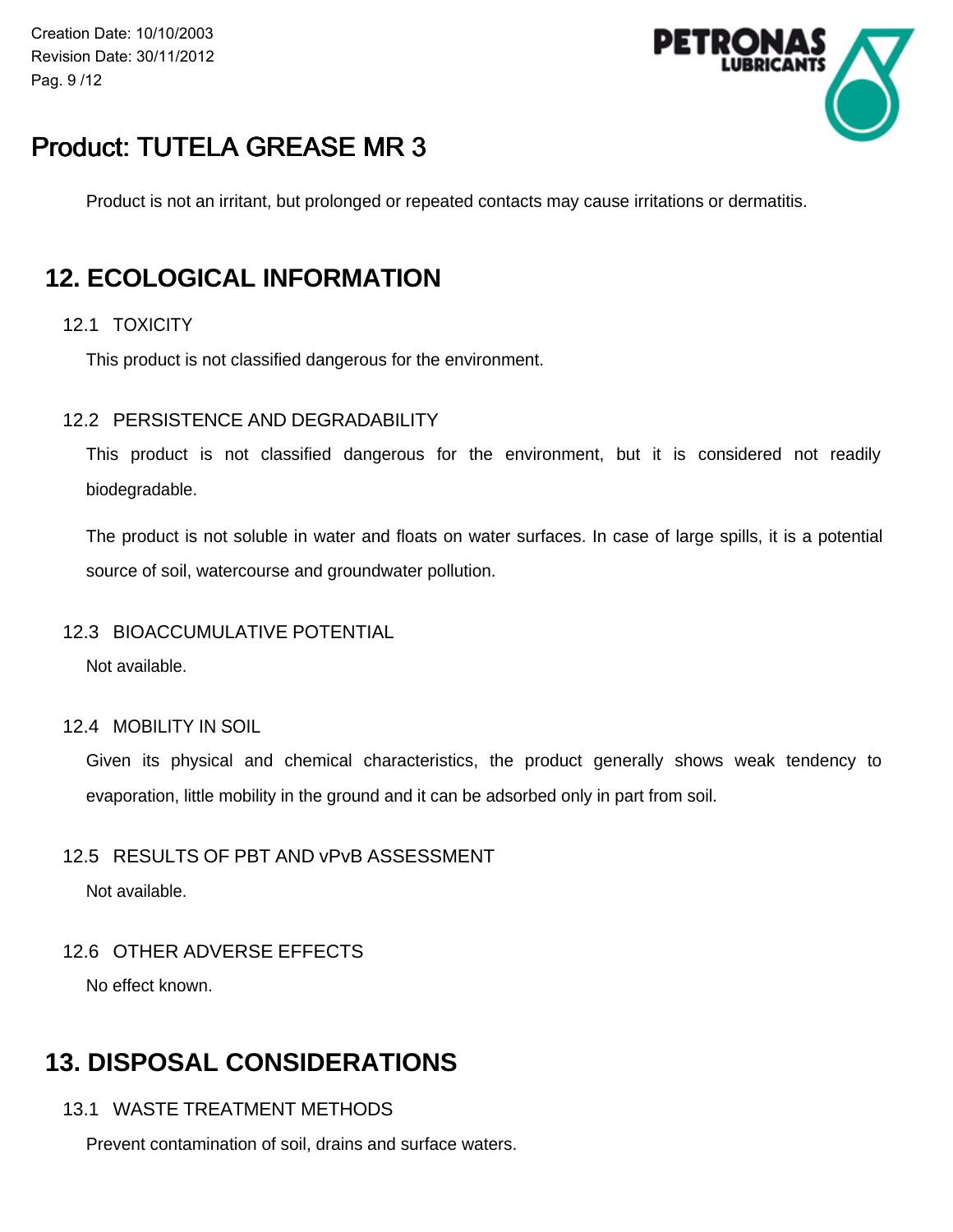Creation Date: 10/10/2003 Revision Date: 30/11/2012 Pag. 10 /12



## Product: TUTELA GREASE MR 3

Do not discharge in sewers, tunnels or water courses. Dispose in accordance with local or national regulations via authorised person/licensed waste disposal contractor.

The used product is to be considered a special waste to be classified in accordance to Directive 2008/98/EC on wastes and related legislation.

## **14. TRANSPORT INFORMATION**

Not classified as hazardous for transport (ADR/RID, ICAO/IATA, IMDG).

## **15. REGULATORY INFORMATION**

15.1 SAFETY, HEALTH AND ENVIRONMENTAL REGULATIONS/LEGISLATION SPECIFIC FOR THE SUBSTANCE OR MIXTURE

Regulation (EC) No 1272/2008, with all National and European related legislations - on classification, labelling and packaging of substances and mixtures - and following adjustments to technical and scientific progress.

Regulation (EC) No 790/2009 amending, for the purposes of its adaptation to technical and scientific progress, Regulation (EC) No 1272/2008 on classification, labelling and packaging of substances and mixtures

Directive 1999/45/EC and all following updates, together with its national realization, about classification, packaging and labelling of dangerous preparations

Regulation (EC) No 1907/2006, with all National and European related legislations - concerning the Registration, Evaluation, Authorisation and Restriction of Chemicals (REACH)

Regulation (EU) No 453/2010 amending Regulation (EC) No 1907/2006 on the Registration, Evaluation, Authorisation and Restriction of Chemicals (REACH)

Directives 89/391/EC, 89/654/EC, 89/655/EC, 89/656/EC, 90/269/EC, 90/270/EC, 90/394/EC, 90/679/EC and all following updates, togeher with its national realization, about improvement of worker safety and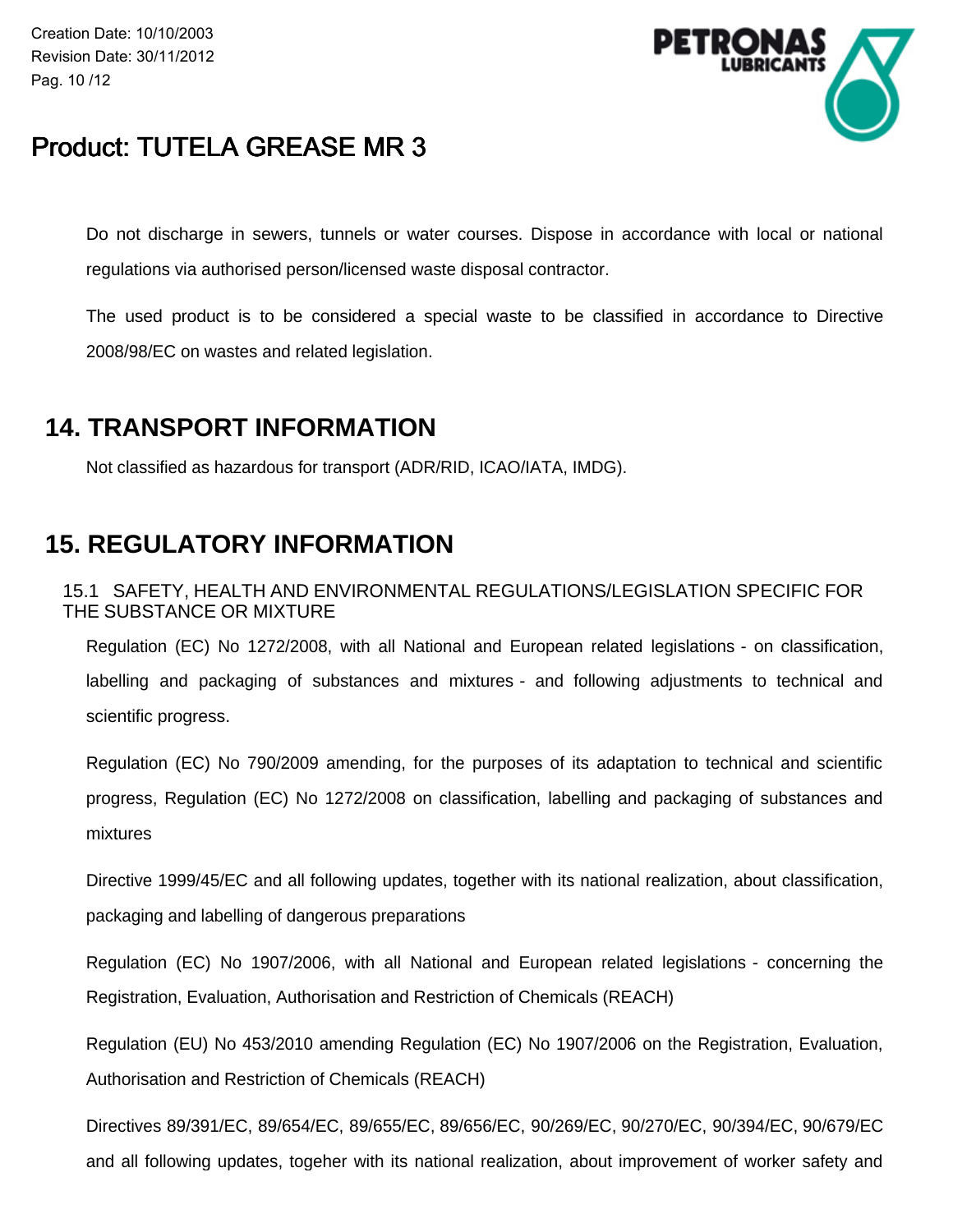Creation Date: 10/10/2003 Revision Date: 30/11/2012 Pag. 11 /12



## Product: TUTELA GREASE MR 3

health

Directives 98/24/EC and all following updates, together with its national realization, about protection of worker safety and health against chemical agent risks

Directive 1991/156/EC and all following updates, together with national waste legislation

EC directives and national environment protection legislation (air, water and soil)

### 15.2 CHEMICAL SAFETY ASSESSMENT

### **16. OTHER INFORMATION**

The mineral base oils contained in this product are severely refined and contain less than 3% DMSO extract according to IP 346 method, and are therefore not classified as carcinogen according to Regulation (EC) No 1272/2008, note L.

The product does not require an MSDS because it doesn't meet the criteria for classification as dangerous and doesn't contains classified substances in an individual concentration  $\geq 1\%$  by weight, PBT / vPvB substances or substances for which there are Community workplace exposure limits.

This document is provided only to allow the downstream user to have information that could be used for a more complete risk assessment.

This product must not be used in applications other than recommended without first seeking the advice of the Technical Department.

As regard as the previous version this sheet has been changed in all sections.

- List of abbreviations used: N.A. Not applicable
- N.D. Not available